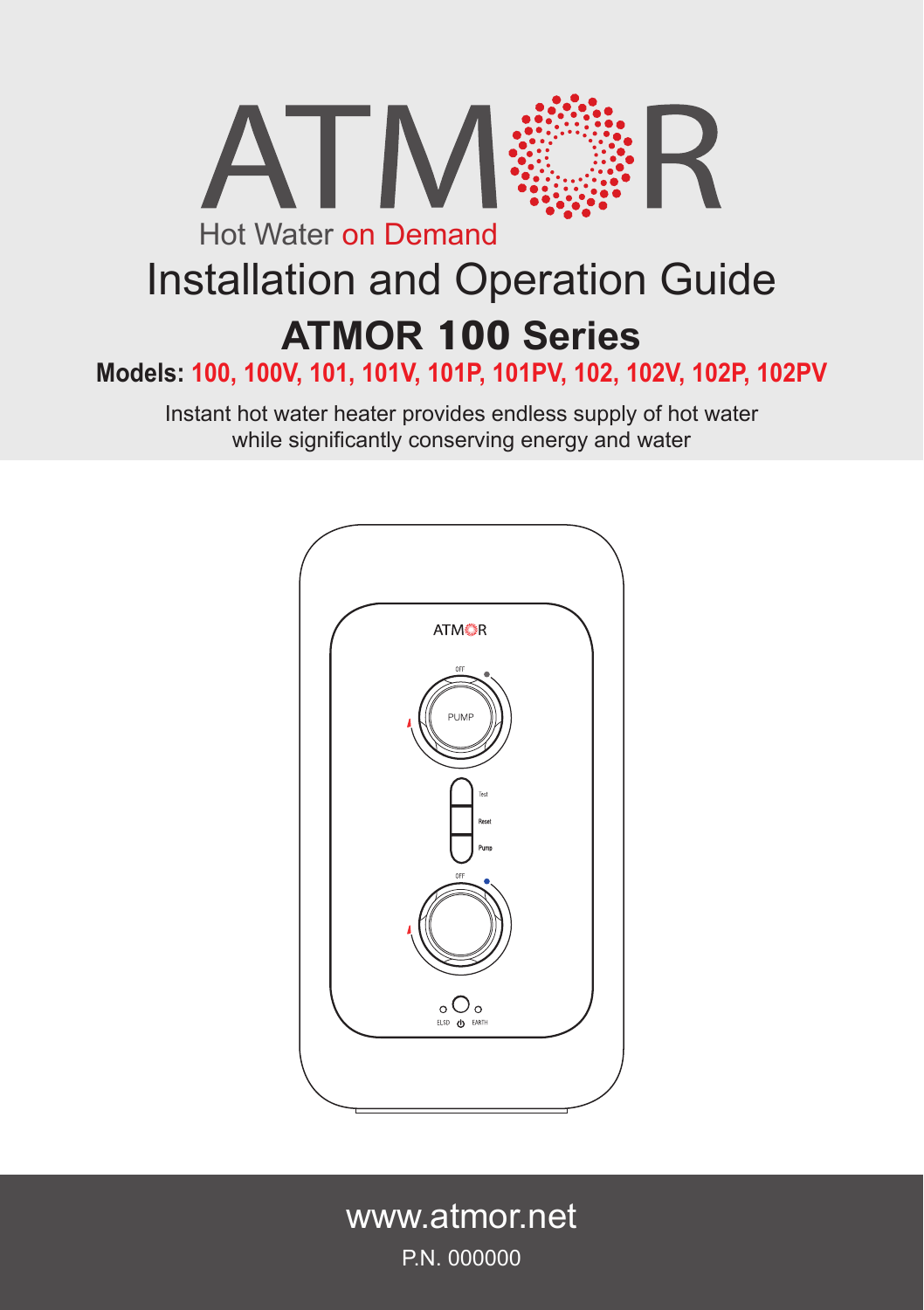

| Dear Customer,                                                 |  |
|----------------------------------------------------------------|--|
| Thank you for purchasing Atmor<br>instantaneous water heater:  |  |
| • High energy efficiency<br>• Slim design<br>• Flow controlled |  |
|                                                                |  |
|                                                                |  |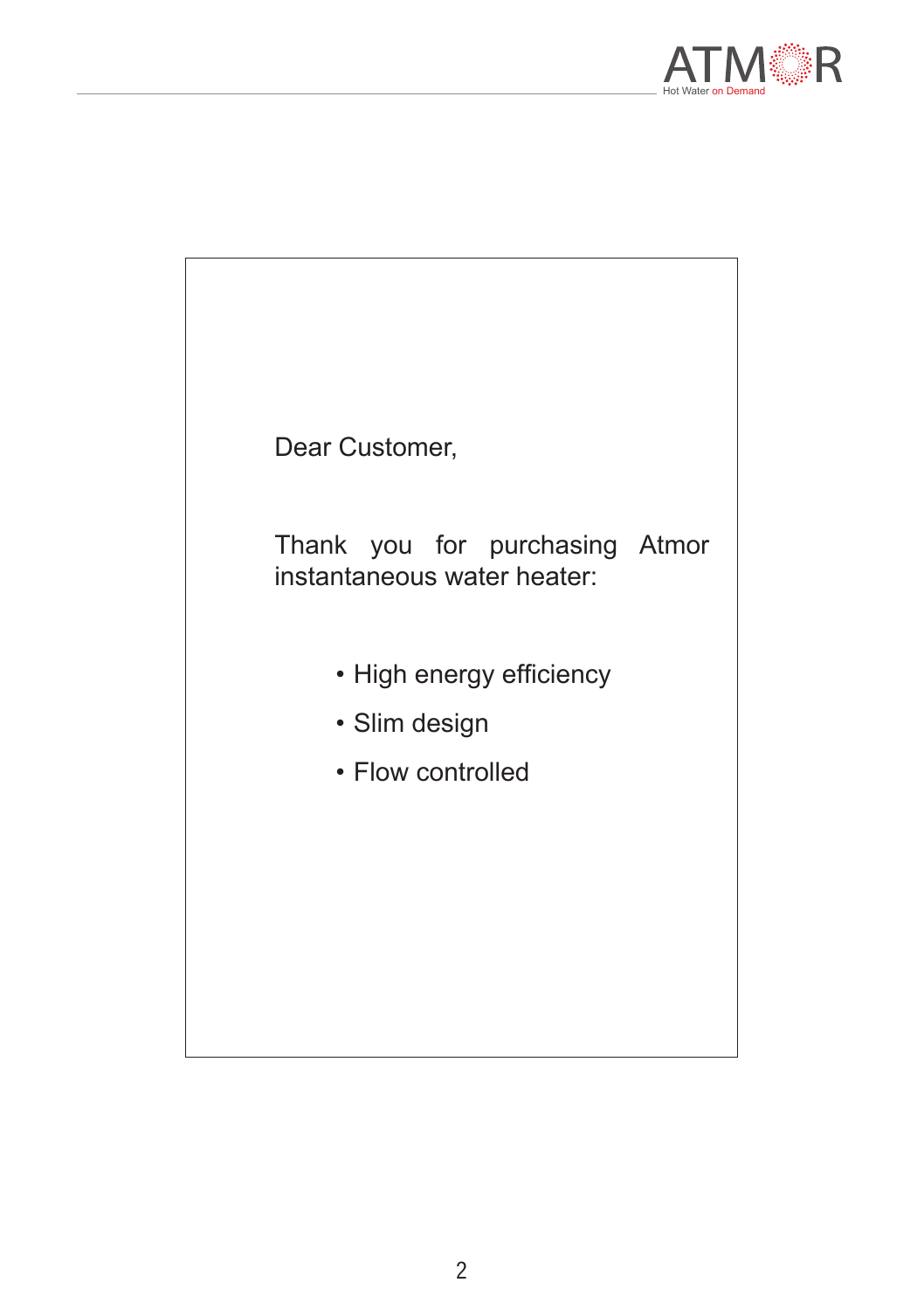## **Safety**



- 1. Carefully read the instructions below.
- 2. Check the data on data sticker and compare it with your mains voltage.
- 3. The heater must be installed and put into operation by a licensed specialized.
- **•**  Do not switch ON the heater when it obviously frozen in.
- **•**  The heater operates at a minimum water flow rate of 1.6L/Min. For direct connection to the water tank, the heater must have a minimum of 1.0m below the water tank.
- **•**  Separate electric circuits must be provided for the heater via a double pole linked switch with a minimum contact gap of 3mm in both poles and must be permanently connected to the direct main current supply. The switch must be readily accessible and clearly identifiable and out of reach of person using a fixed bath or shower.
- **•**  The use of a plug and socket is not recommended.
- **•**  The appliance is not intended for use by persons (including children) with reduced physical, sensory or mental capabilities or lack of experience and knowledge, unless they have been
- **•**  Using Double Pole ELSD For Phase and neutral ,Optional Single Pole ELSD

#### **Technical data**

For technical characterizes, please refer to the appliance Data sticker:



Sample Data Sticker

| Model      | With pump                        | Without pump |
|------------|----------------------------------|--------------|
| Weight     | 2.3 kg                           | 1.9 kg       |
| Dimensions | 381 (H) $*$ 215 (W) $*$ 77(D) mm |              |

#### **WARNING!**

**"Earth" Led (Blue), indicate the product properly grounded to protect from electrocution. In case the EARTH led is OFF switch OFF the incoming power supply and call proffesional electrician.**

- 1. **The appliance must be earthed.**
- 2. If any of the following conditions occur, immediately switch off the mains and contact Service. Never attempt to repair the unit yourself.
	- If the heater begins to make an odd noise, smell or smoke.
	- ELSD and heater lamp does not light up.
	- Water temperature can not be controlled.
	- If the heater shows signs of a distinct change in performance.
	- If found water leakage from inside.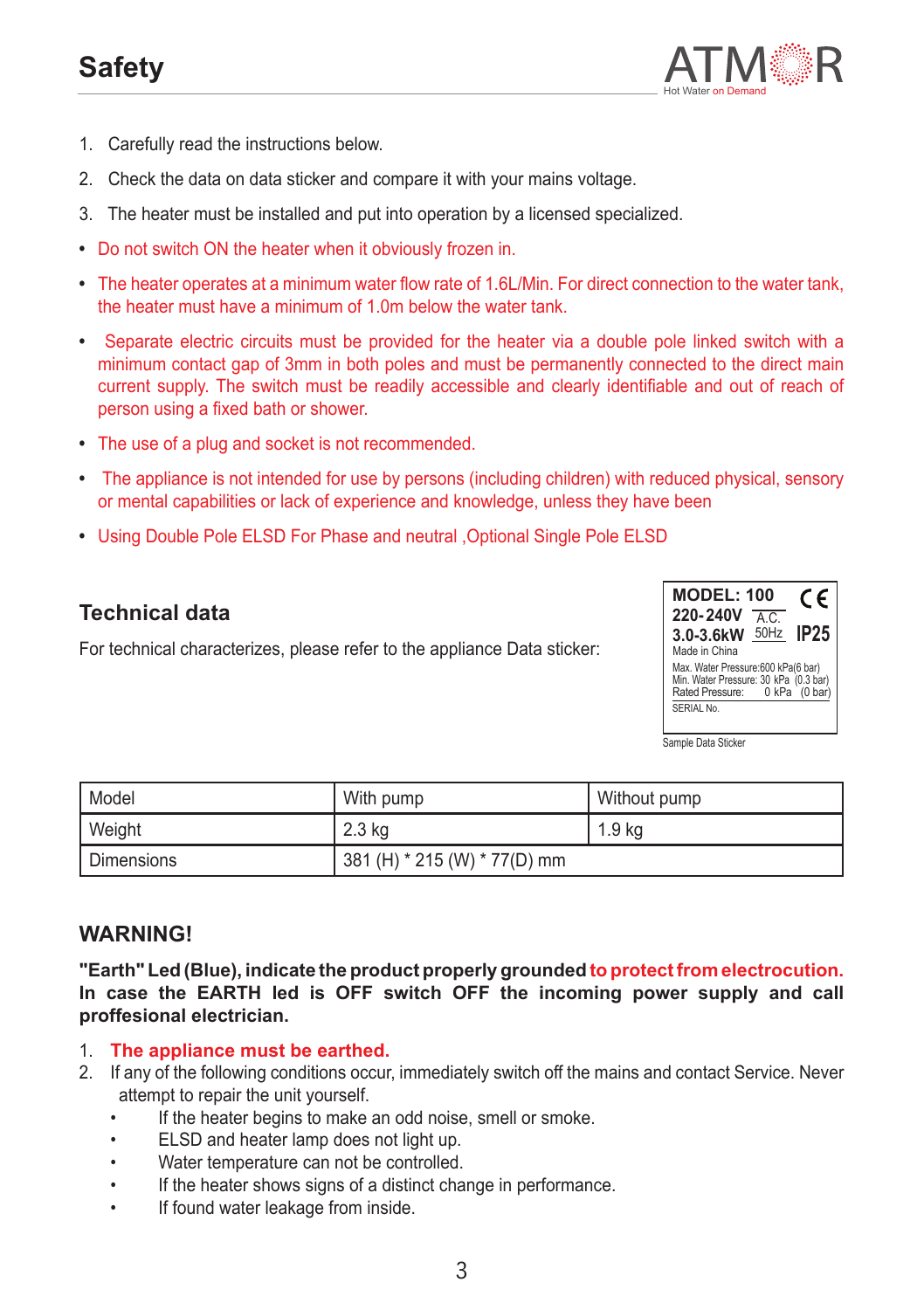

#### **Note: The control knobs are integral parts of the cover – do not attempt to remove them.**

- **•**  Unscrew the bottom & top A& B (fig.1) retained screws and lift the cover from the back plate.
- **•**  Use the back plate as a template and mark the fixing holes.
- The heater position should be 1.5 meter from the bathroom floor. (fig.2)
- **•**  Drill the holes: 2 Options: (Fig 3 Or Fig. 4) and insert the wall plugs.
- **•**  Insert the cables through the cable entry of the heater.
- **Fit the heater to the wall. (Fig 3 Or Fig 4)**
- **•**  To mount the shower accessory, mark 2 screws points for positioning the slider rail set beside the heater. It is recommended the top of the portion with the top of the heater.

Remove the terminal cover from the mounting terminal and screw the mounting to position. Close the cover.

Insert the shower holder and soap Tray.

Close the cover.

- 1. For the correct size of wire conductor corresponding to different electrical loading, please refer to table 1.
- 2. The built in ELSD will automatic cut off the power supply in case there is a current leakage as low as 15mA. To ensure correct operation of the ELSD, DO NOT installs this product if the line voltage is lower than 175V.
- 3. The thermostat will automatic cut off the power if it has sensed an abnormal rise in showing water temperature. Only qualified technicians are allowed to reset the thermal cut- out built inside the appliances.







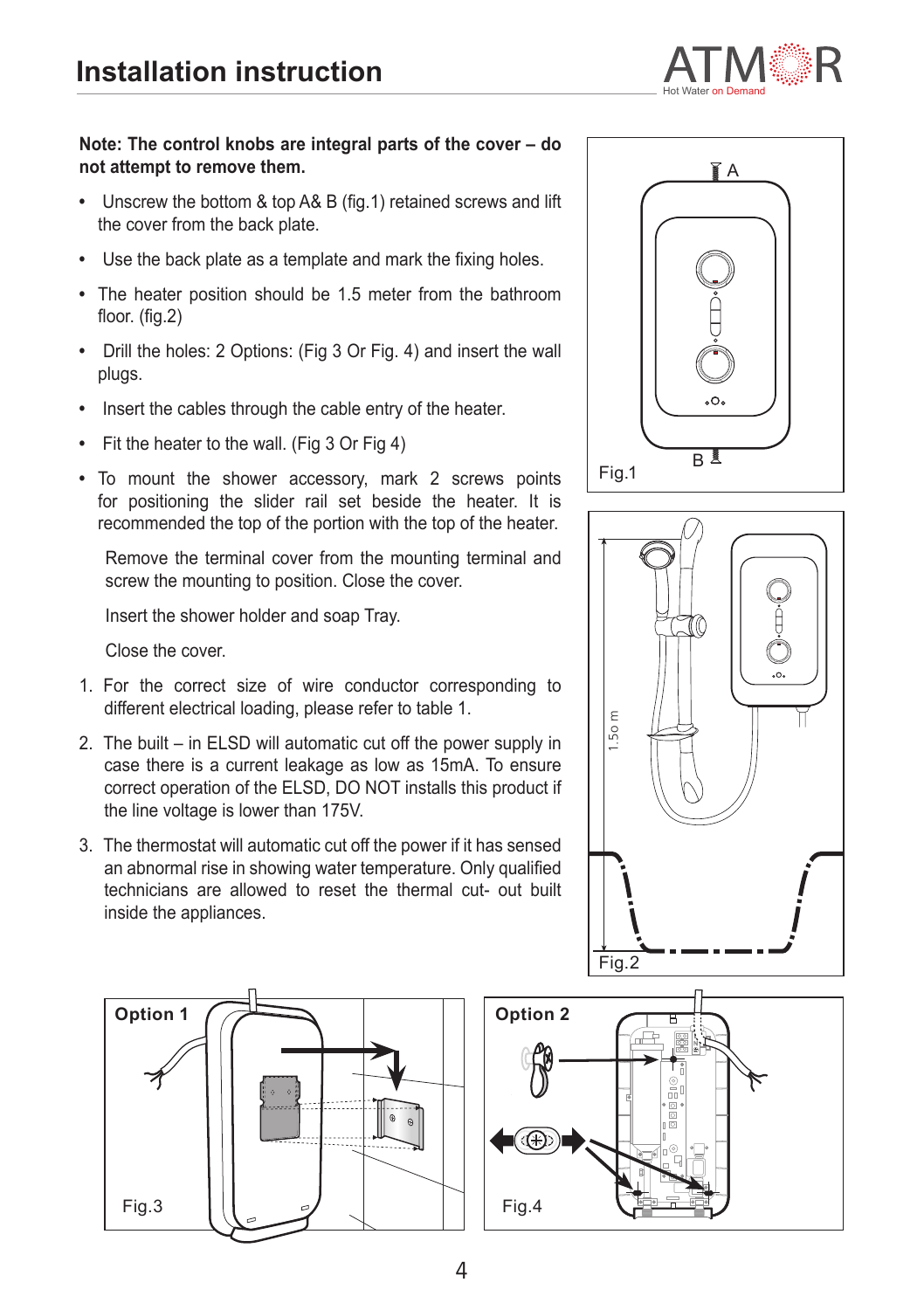

#### **Warning: The outlet of the heater acts as a vent and MUST NOT be connected to any TAP, CONTROL VALVE OR FITTING TO THE WATER OUTLET.**

- 1. Connect the stop valve to the water inlet with rubber washer. Use correct tools to tighten and be careful not to break the plastic nut.
- 2. Insert Mesh filter washer then connect the incoming water piping end to the stop valve (1/2" BSP).
- 3. Connect the PVC hose and hand shower to the outlet of the heater; be sure to put in the rubber washer.
- 4. Hook the hand shower to the slider Rail Holder and adjust to your ideal position.
- **•**  THE WATER INLET AND OUTLET MUST BE INSTALLED CORRECTLY, OTHERWISE THE HEATER CAN NOT FUNCTION.
- **DO NOT USE PLUMBING CEMENT ON CONNECTION. IF** NECESSARY, USE ONLY THREAD OR SEALING TAPE.

Turn on the water mains to drain out all plumbing dirt and to fill up the heater tank

Check for any water leakage. **(IMPORTANT: This step will prevent damage to the Heating element).**

#### **INCORRECT INSTALLATION**



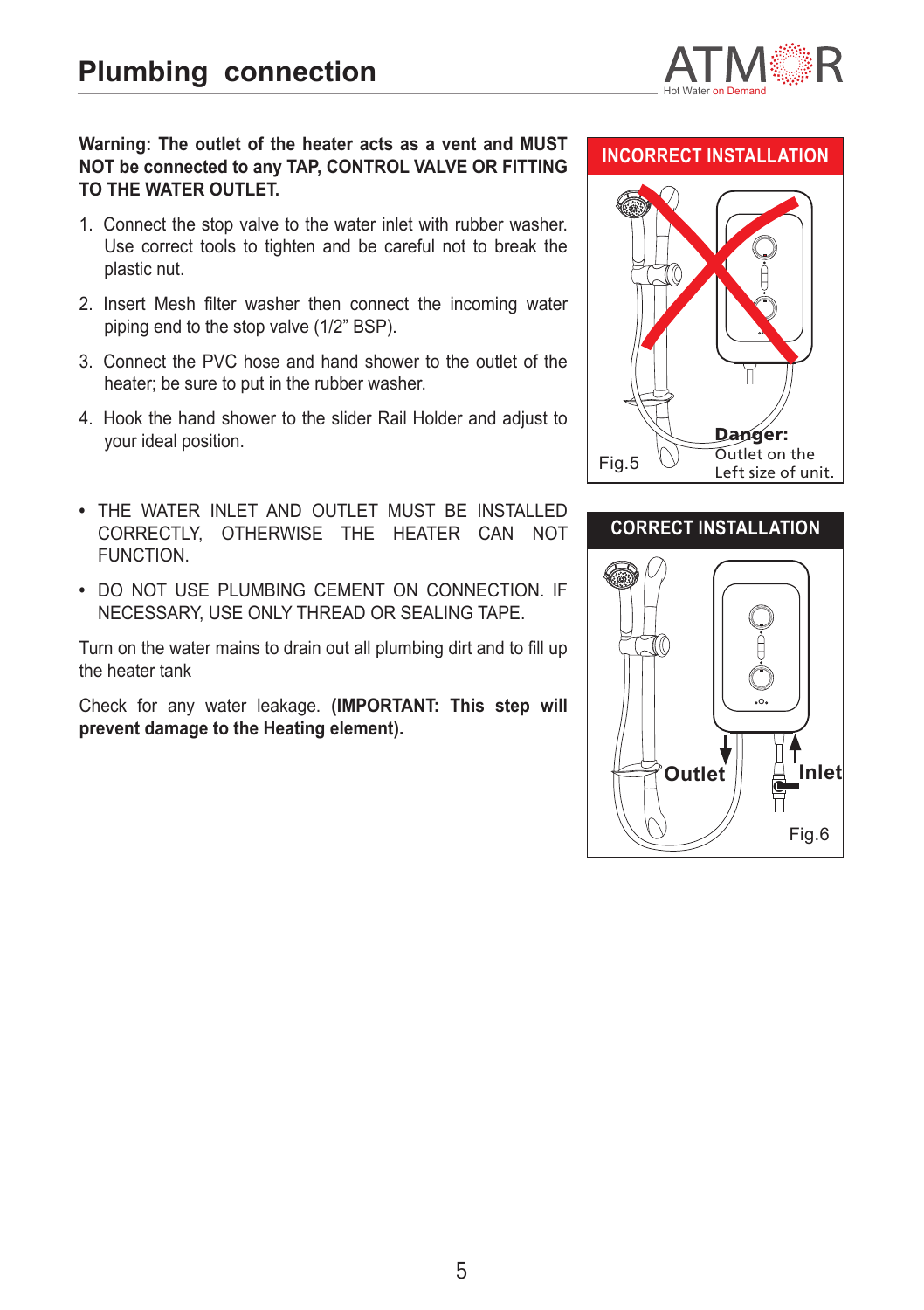**This appliance must be EARTHED.**

**The EARTH continuity conductor of the electrical installation must be effectively connected electrically to all exposed metal parts of other appliances in the room in Which the heater installed.**

#### **SWITCH OFF at mains before carrying out any electrical work.**

**Refer to the Electrical Loading Table (Table 1) for the correct cable size.**

DO NOT install this product if the line voltage is lower than 175V.

- 1. Use double coated flexible cable having nominal crosssectional area between 4 and 6 mm<sup>2</sup>. (IEC/EN 60335-1).
- 2. Lead the power cable from the circuit breaker to a "ON/OFF" double bipolar switch outside the bathroom, then lead a cable connected to terminal block inside the unit (fig.5).

Note: Conduit entry can only from rear.

3. Connect the cable to terminal block and fully **tighten** them (insure no cable insulation is trapped under the screws) as follow: (fig.5) BROWN or RED FOR LIVE (L) BLUE or BLACK for NEUTRAL (N) GREEN or Green/ Yellow for EARTH  $(\bigoplus)$ .

The cable clamp must be used to secure the cable. (fig.6)

- 4. Check the wiring connection is tightens and correct then close the front cover. When close back the front cover , please take note the below procedure:
	- To ensure the correct position, turn the temperature knob insert to OFF position as shown in fig.8. (At the heater base).
	- To install the front cover, turn the temperature control knob to OFF position to align with the knob insert as shown in fig.8 (At the front cover).

For pump models, the same align procedure is apply to both pump speed VR insert And pump knob.

5. Fix back the screws A & B. (fig. 7)

Do not switch on the electricity supply until the cover has been fitted.







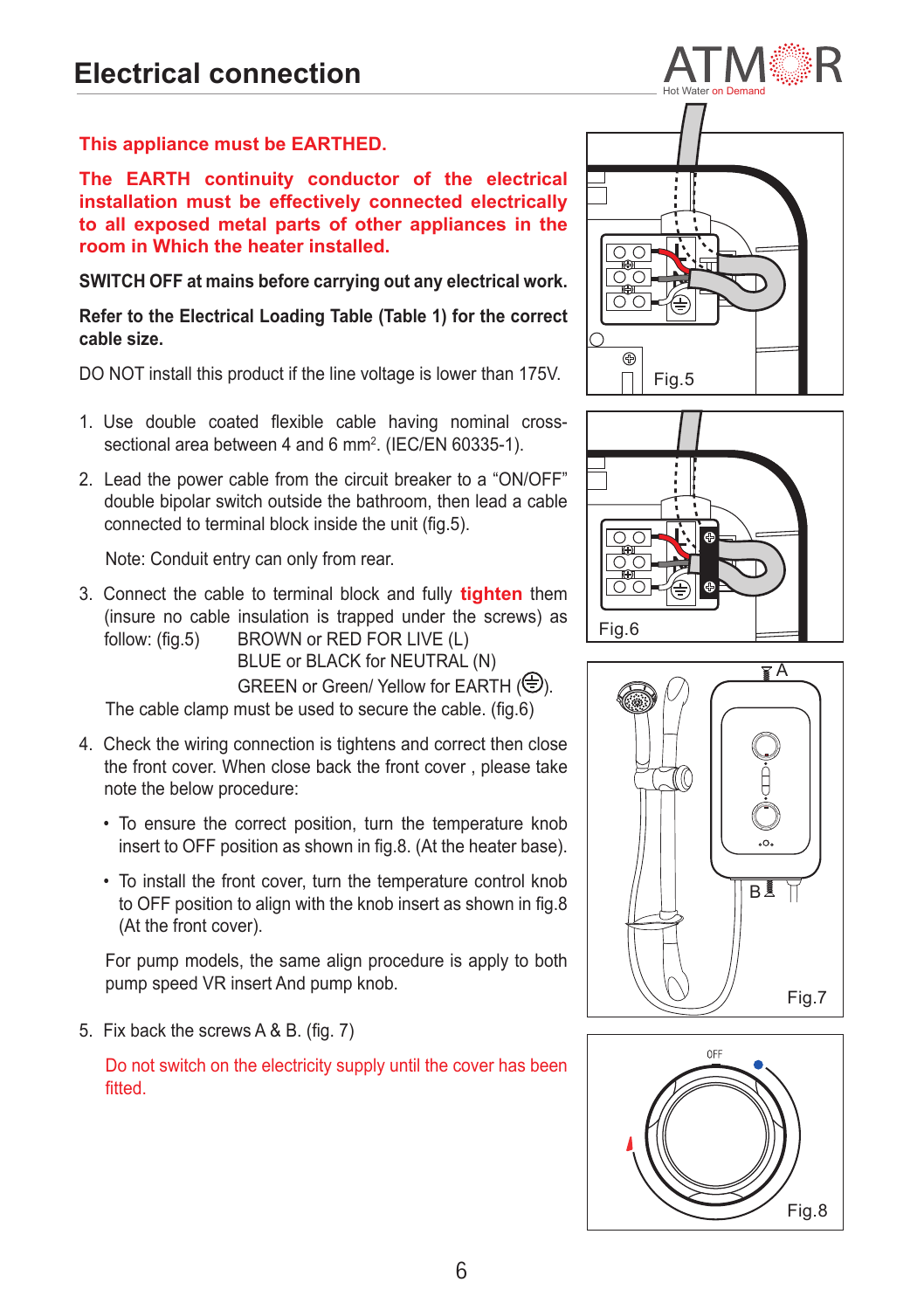

### **Testing**

#### **THE HEATER TANK MUST BE FILLED UP WITH WATER BEFORE TURN ON THE ELECTRICITY SUPPLY. THIS IS TO PREVENT ANY DRY BURNT DAMAGE TO THE HEATING ELEMENT.**

- 1. Turn on the water supply (**J**) then wait until the water flow through the Hand shower.
- 2. Switch on the electrical supply and the Green Led (ELSD) lamp will turn on (**F**).
- 3. Turn on the temperature control knob (**E**) to 'ON', the red LED (Heater) lamp will turn on; the hot water will come out in a few seconds. The higher the temperature indicator position, the hotter is the shower.
- 4. The shower might not be enough even at the maximum position if the incoming water supply from the mains is too cold or the flow too high. In this case, you can adjust the water inflow in order to get the desired showering temperature.
- 5. Check the Built-in ELSD as follow:
	- Press the "TEST" button (**B**), the unit should trip and cut off the power supply,
	- All leds lamps should light off.
- 6. Press the "RESET" button (**C**), the unit should resume normal function, Green LED lamp should light on. If the above mentioned procedures prevail, the ELSD is functioning in normal condition.
- 7. If shower accessory is available, the height and the direction of the shower holder is adjustable.

#### **For pump model:**

8. Turn on the pump control knob (**D**) to test run the pump.

If the shower is not hot enough, you can adjust the knob (**A**) to reduce the pump speed until you get the desired shower temperature.

## For power ON/OFF  $\bigcirc$  model:

9. After turn ON supply (**J**) and press power ON/OFF button (**G**) then wait until the water flow through the hand shower.



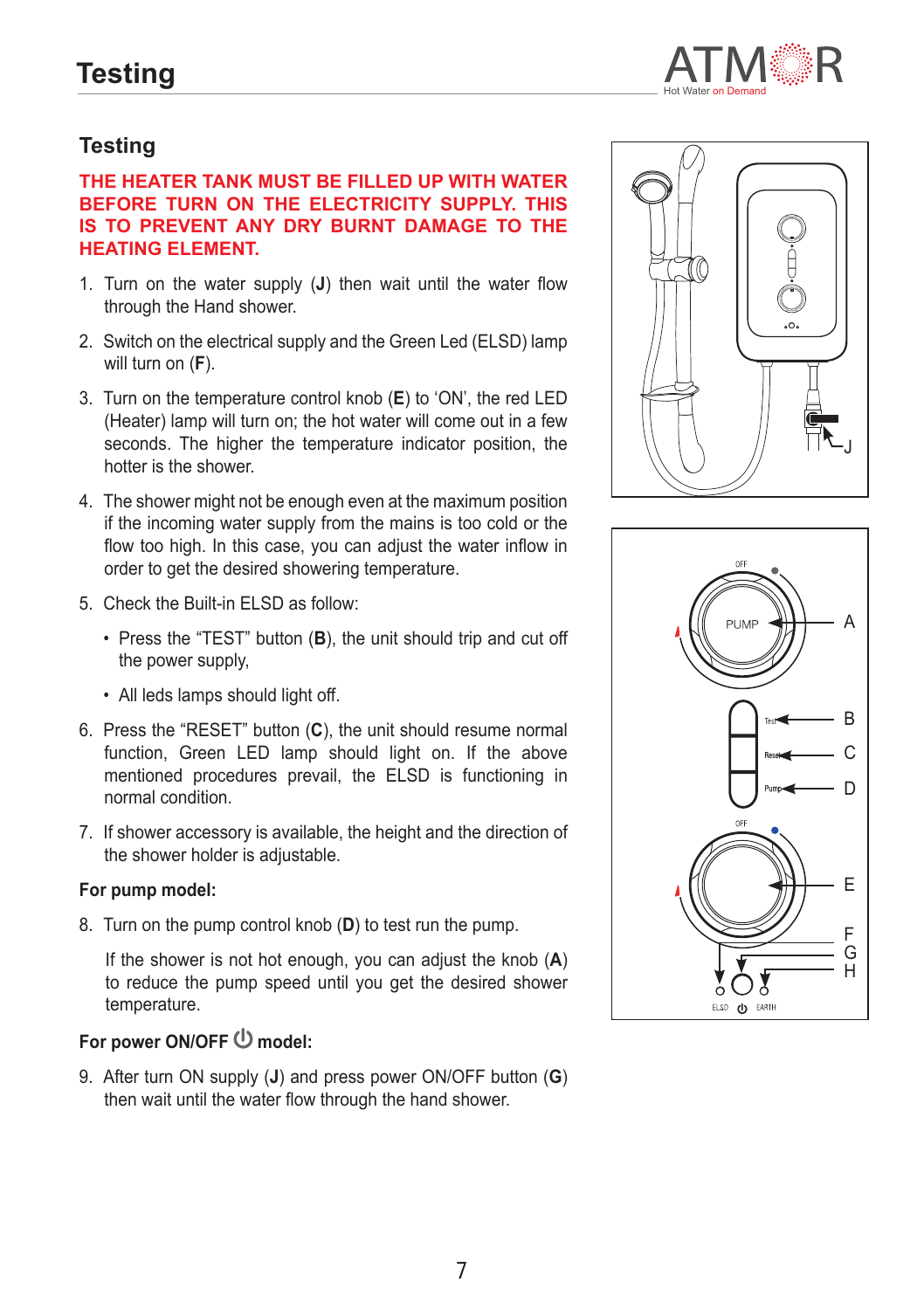

Read the section 'WARNING 'first.

#### **Test the "ELSD" regularly**

Turn on the electricity (**G**) and water supply (**J**), the green ELSD lamp (**F**) will light up. If the temperature control knob (**E**) is in 'ON' position; the red heater lamp will light up also.

Press The ELSD test knob (**B**), the ELSD and heater lamp should go off. Press the reset knob (**C**) to resume the electricity supply.

If the ELSD or heater lamp does not go off when you press the ELSD test knob, SWITCH OFF the main supply and contact service. NEVER try to repair the unit by yourself.

The users shall test the built in ELSD at least once a month to ensure the heater is safe to use.

#### **Clean the filter**

Remove the filter by turn it anti clockwise and flush it with water to remove any trapped Sediments.

#### **Fitting and cleaning the Shower head**

**Warning: Metallic / chromed hose and conductive control valve shall not be used. (Apply for products installed in Malaysia only)**

- **•**  Fit the two end brackets to the Rod.
- **•**  Place the brackets with rod onto the wall and mark the position on the two screw holes.
- **•**  Fit the end brackets, holder and rod onto the wall with the wall plugs and screw provided.
- **•**  Fit the flexible hose to the shower head.
- **•**  Connect the flexible hose with shower head to the heater using the rubber sealing washer.
- **•**  Place the shower head in the holder.
- **•**  The heater is now ready to be fitted to the electrical supply.

Note: The shower head must be periodically clean to ensure no blockage occurred.

Do not use thinner, alcohol, petrol or any other organic solutions to clean the set.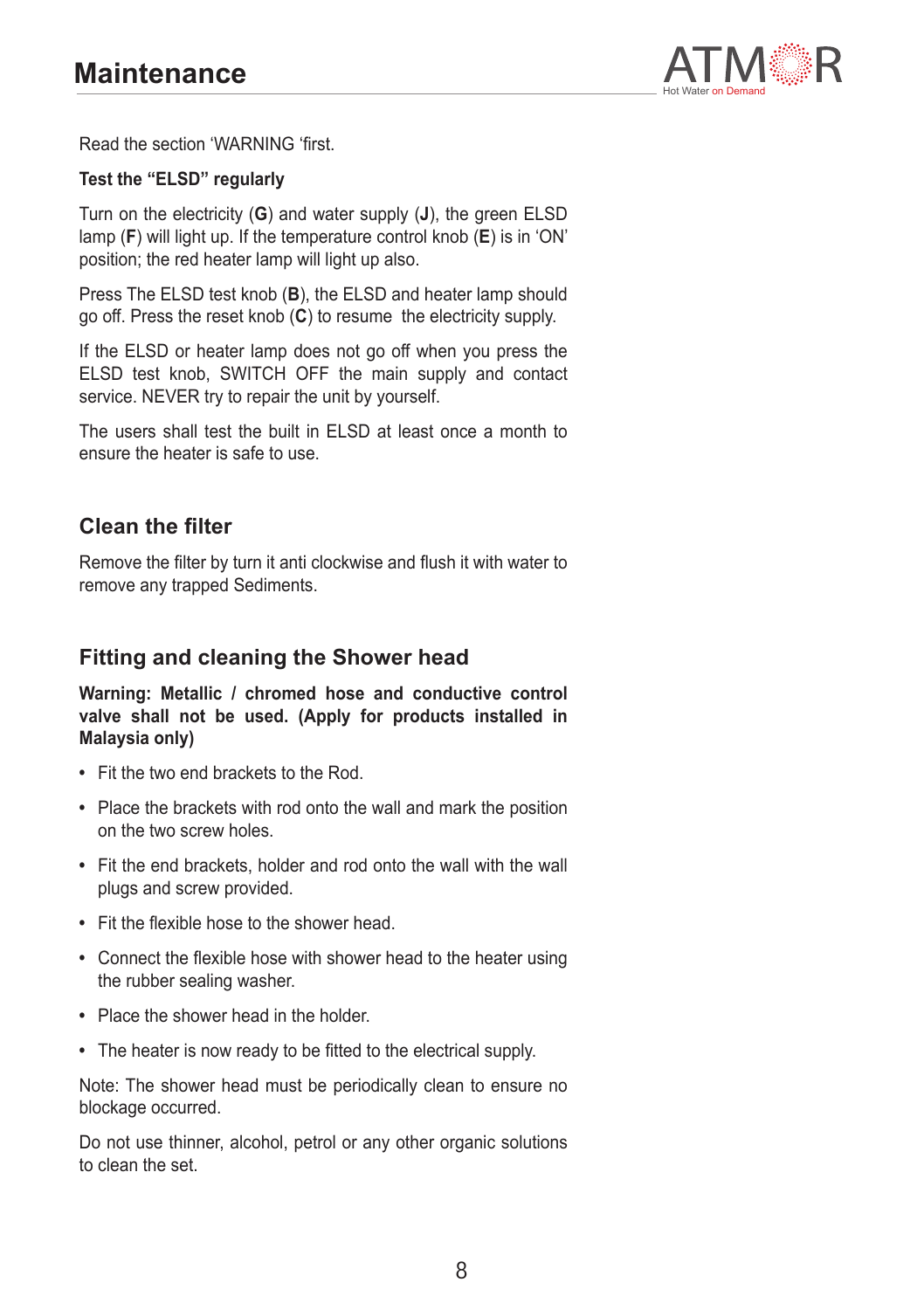

## **Table 1: Electrical Loading Table**

|         | Amperage (AMPs) |                         |      | <b>Cable Size</b>           |
|---------|-----------------|-------------------------|------|-----------------------------|
| Wattage |                 | 10 220V 10 230V 10 240V |      | $\text{m}^2$                |
| 2kW     | 91              | 87                      | 8.3  | $2.5$ mm <sup>2</sup>       |
| 3.3kW   | 13.6            | 13.0                    | 12.5 | $2.5$ mm <sup>2</sup>       |
| 3.5kW   | 15.0            | 14.3                    | 13.7 | $2.5$ mm <sup>2</sup>       |
| 4.5kW   | 20.5            | 19.5                    | 18.8 | $2.5 - 4.0$ mm <sup>2</sup> |
| 5.5kW   | 25              | 23.9                    | 22.9 | $4-6$ mm <sup>2</sup>       |
| 6.5kW   | 29.5            | 28.2                    | 27.0 | $4.0 - 6.0$ mm <sup>2</sup> |

|         | Amperage (AMPs) |                         |      | <b>Cable Size</b>            |
|---------|-----------------|-------------------------|------|------------------------------|
| Wattage |                 | 10 220V 10 230V 10 240V |      | $\text{m}^2$                 |
| 7.5kW   | 34.1            | 32.6                    | 31.3 | $4.0 - 6.0$ mm <sup>2</sup>  |
| 8.5kW   | 38.6            | 37.0                    | 35.4 | $6.0 - 10.0$ mm <sup>2</sup> |
| 9.5kW   | 43.2            | 41.3                    | 39.6 | $6.0 - 10.0$ mm <sup>2</sup> |
|         |                 | 3Ø 220V 3Ø 230V 3Ø 240V |      |                              |
| 8.5kW   | 12.9            | 12.3                    | 11.8 | $2.5^{2}$                    |
| 9.5kW   | 14.4            | 13.7                    | 13.2 | $2.5^{2}$                    |

## **Wiring Diagram - With Pump**

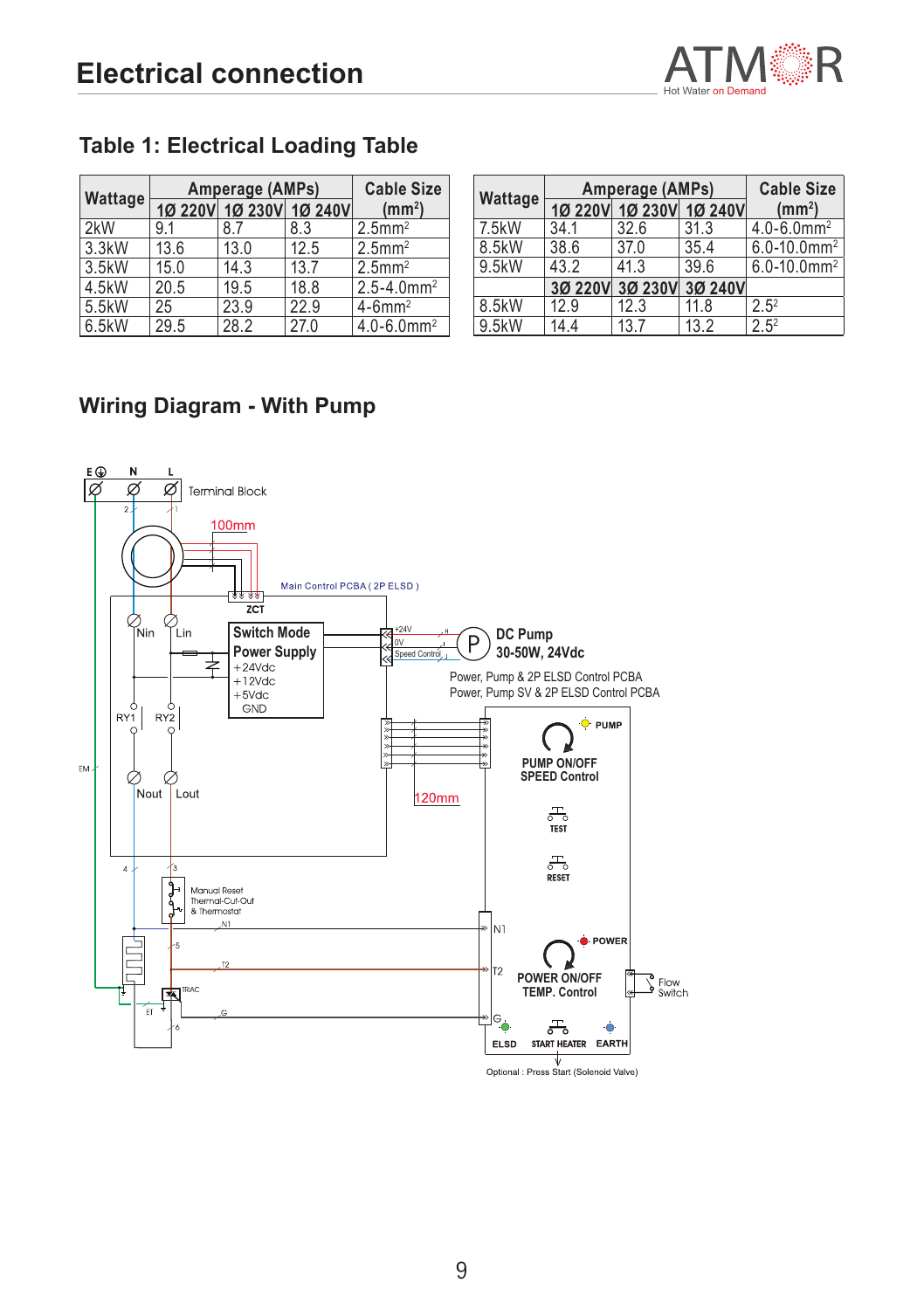

## **Wiring Diagram - Without Pump**

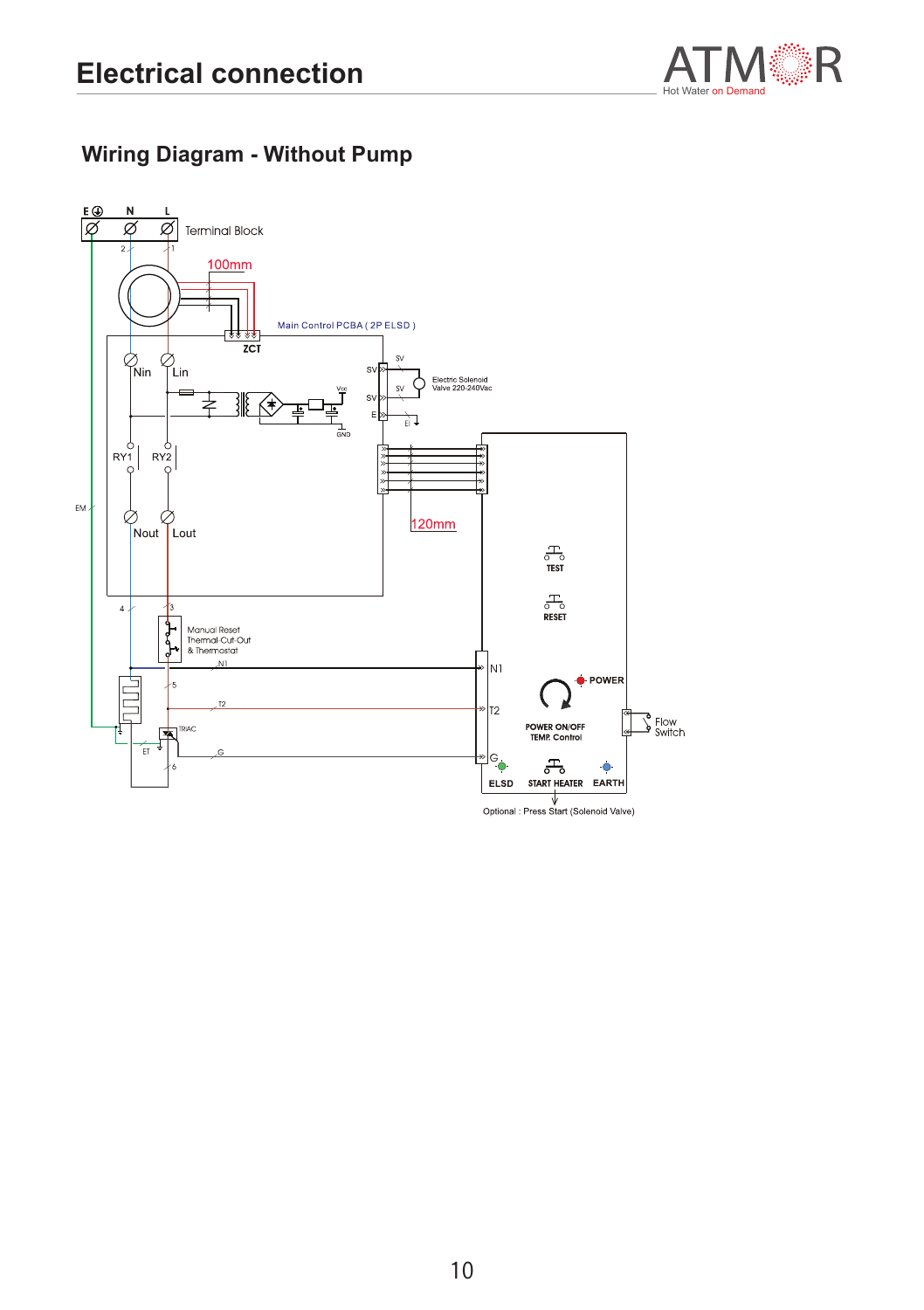